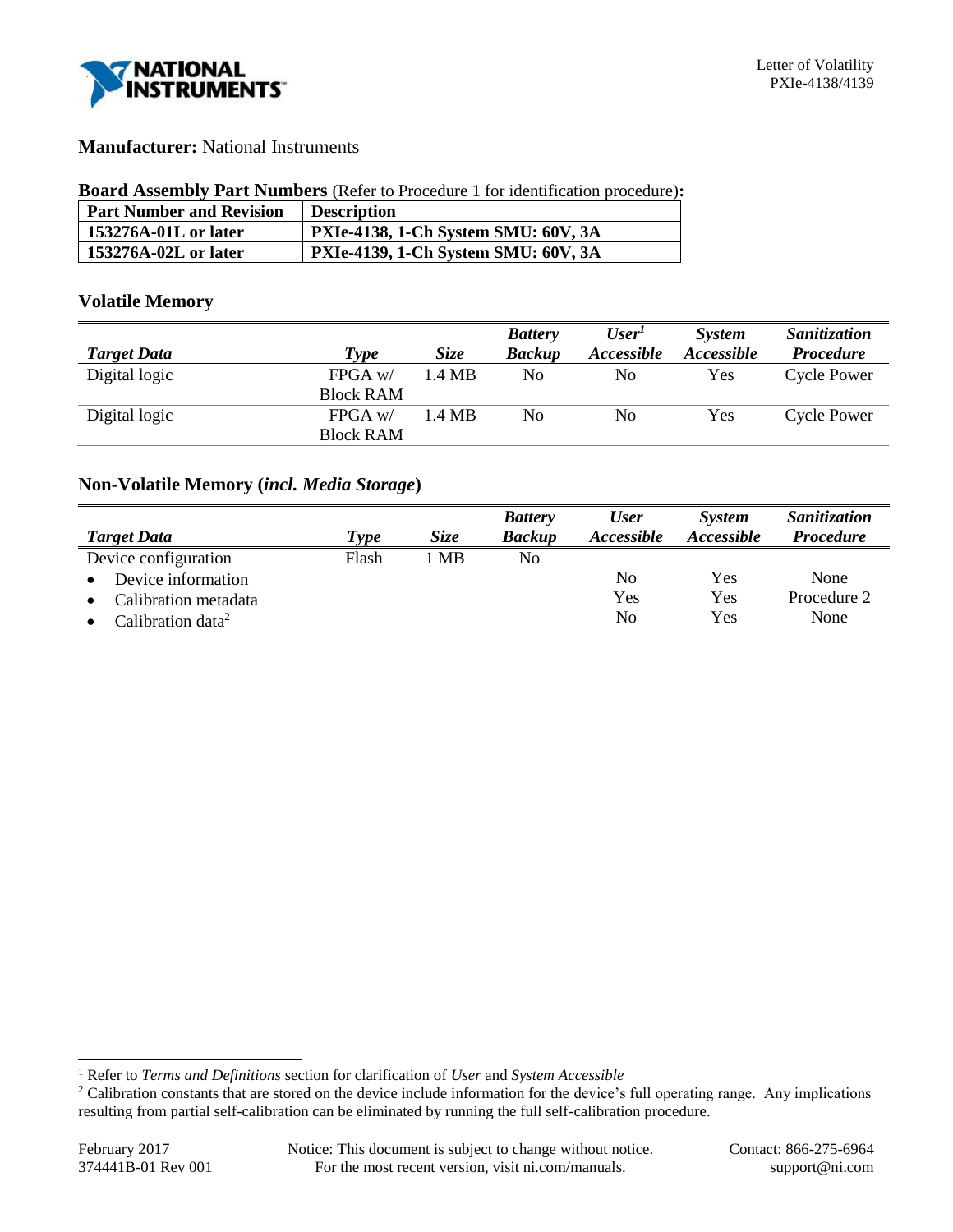

# **Procedures**

### **Procedure 1 – Board Assembly Part Number identification:**

To determine the Board Assembly Part Number and Revision, refer to the label applied to the surface of your product. The Assembly Part Number should be formatted as "P/N: ######A-##L

### **Procedure 2 – Calibration Information EEPROM (Calibration Metadata):**

The user-accessible areas of the Calibration Information flash are exposed through a calibration Applications Programming Interface (API) in LabVIEW. To clear the Calibration Metadata area, complete the following steps:

- 1. To clear the calibration password, use the niDCPower Change Ext Cal Password.vi to overwrite the current password of the device you wish to clear.
- 2. To clear the user-defined information, use the niDCPower Set Cal User Defined Info.vi to overwrite the current user-defined information of the device you wish to clear.